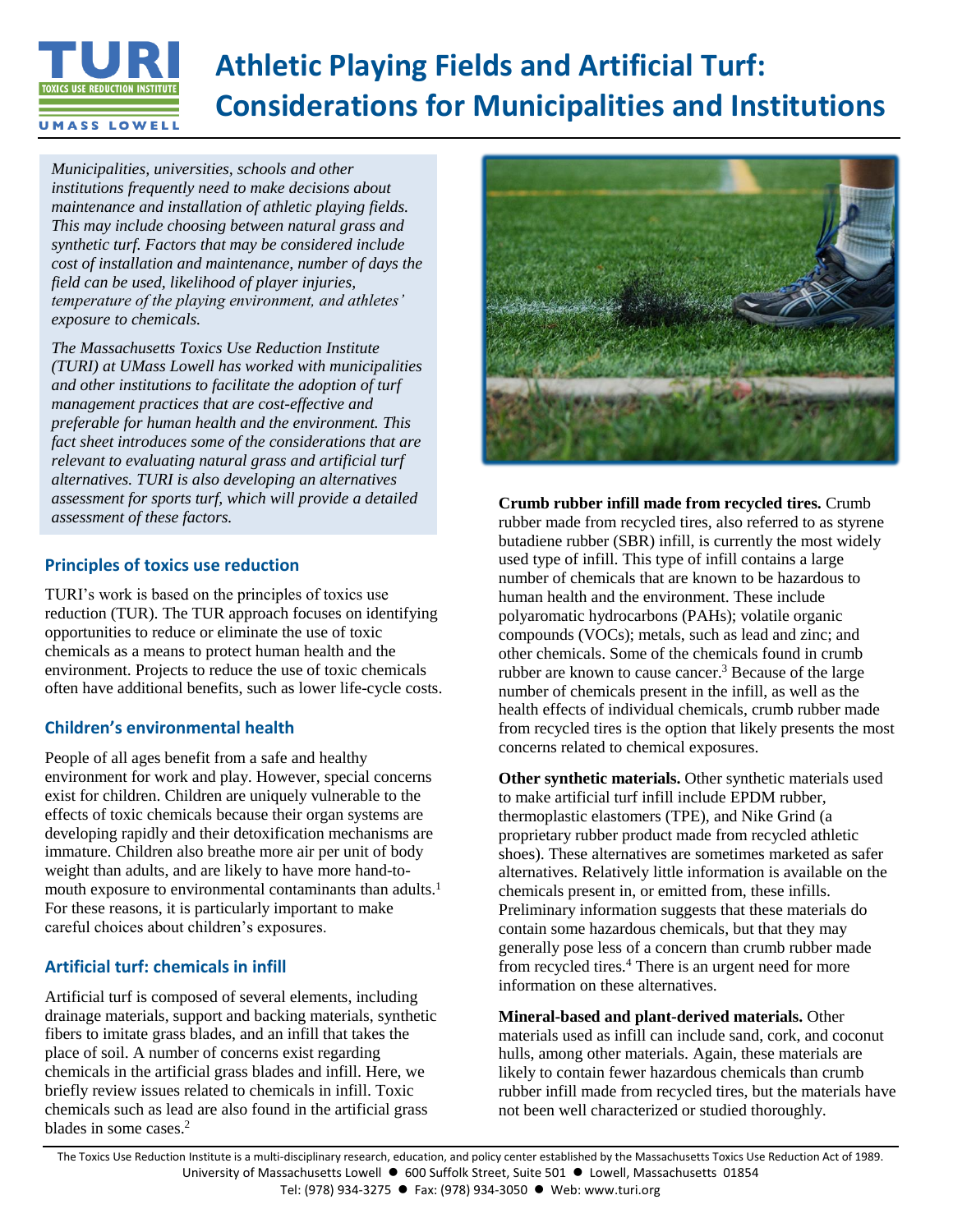# **Artificial turf and heat stress**

In sunny, warm weather, artificial turf can become much hotter than natural grass, raising concerns related to heat stress for athletes playing on the fields.<sup>5</sup> Research indicates that all synthetic turf reaches higher temperatures than natural grass, regardless of the infill materials. 6

- A report by the New York State Department of Environmental Conservation found that surface temperatures on a synthetic turf field were 35°F to 42°F higher than those on natural grass.<sup>7</sup>
- Another study found that the highest temperature measured on synthetic turf was 60.3°F greater than that observed on natural grass.<sup>8</sup>
- In another study, artificial turf fibers reached temperatures of 156°F under direct sunlight, while the crumb rubber infill reached  $101^{\circ}F$ .<sup>9</sup>
- Measurements taken by sports managers at Brigham Young University found that the surface temperature of synthetic turf was  $37^{\circ}$ F higher than asphalt and  $86.5^{\circ}$ F hotter than natural turf. The hottest surface temperature recorded during the study was 200°F on a 98°F day. Even in October, the surface temperature reached  $112.4^{\circ}$ F.<sup>10</sup>

Irrigation can lower field temperature for a short time. A study by Penn State's Center for Sports Surface Research found that frequent, heavy irrigation reduces temperatures on synthetic turf, but temperatures rebound quickly under sunny conditions.<sup>11</sup> Another study found that irrigation could lower temperatures by 10 to 20 degrees, for a period of at least 20 minutes.<sup>12</sup> Another found that irrigation lowered the surface temperature from 174°F to 85°F; however, the temperature rebounded to 164°F after 20 minutes.<sup>13</sup>

Heat-related illness can be a life-threatening emergency. Experts note that athletic coaches and other staff need to be educated about heat-related illness and understand how to prevent it, including cancelling sport activities when appropriate. 14

#### **Injuries**

Injury rates can be affected by a variety of factors, including the type and condition of the playing surface as well as equipment used and type and level of sport. Studies show variable outcomes in the rates and types of injuries experienced by athletes playing on natural and on artificial turf. $15$ 

One particular concern is increased rates of turf burns (skin abrasions) associated with playing on artificial turf. For example, a study by the California Office of Environmental Health Hazard Assessment found a two- to three-fold increase in skin abrasions per player hour on artificial turf compared with natural grass turf.<sup>16</sup> These study authors noted that these abrasions are a risk factor for serious bacterial infections, although they did not assess rates of these infections among the players they studied.

#### **Environmental concerns**

Environmental concerns include loss of wildlife habitat and contaminated runoff into the environment. A study by the Connecticut Department of Environmental Protection identified concerns related to a number of chemicals in stormwater runoff from artificial turf fields. These include both metals and organic compounds. They noted high zinc concentrations in stormwater as a particular concern for aquatic organisms. They also noted the potential for leaching of high levels of copper, cadmium, barium, manganese and lead in some cases. The top concerns identified in the study were toxicity to aquatic life from zinc and from whole effluent toxicity (WET). <sup>17</sup> WET is a methodology for assessing the aquatic toxicity effects of an effluent stream as a whole.<sup>18</sup>

#### **Current federal and state studies**

A number of studies have examined the chemicals present in synthetic turf, with a particular focus on chemicals found in crumb rubber made from recycled tires. However, federal and state officials have identified a need for additional information. At the time of publication of this fact sheet, two key government studies are under way.

The California Office of Environmental Health Hazard Assessment (OEHHA), an office within the California Environmental Protection Agency, is conducting a threeyear study of the potential health effects of exposure to synthetic turf as well as playground mats made from recycled waste tires. The project began in June 2015 and will be completed in June 2018. In the study, OEHHA will review the existing literature on chemicals in synthetic turf and playground mats; analyze samples of new and used synthetic turf and playground mats; develop exposure scenarios; and publish a risk assessment based on this information. OEHHA will also develop plans for a possible future study that would examine people's actual exposures through measurement of biological specimens or use of personal monitors.<sup>19</sup>

Three federal agencies have also recently begun a one-year assessment of potential health effects of exposure to synthetic turf. The agencies working on the study are the U.S. Environmental Protection Agency (EPA), the Consumer Product Safety Commission (CPSC), and the Agency for Toxic Substances and Disease Registry (ATSDR) within the Centers for Disease Control. Working with experts at OEHHA and elsewhere, the federal agencies will identify chemicals of concern found in crumb rubber made from recycled waste tires, as used in artificial turf fields and playgrounds; consider exposure scenarios; and identify areas for future study. The agencies will issue a draft status report by the end of  $2016<sup>20</sup>$  As background on the need for this study, the EPA website notes that, "Limited studies have not shown an elevated health risk from playing on fields with tire crumb, but the existing studies do not comprehensively evaluate the concerns about health risks from exposure to tire crumb."21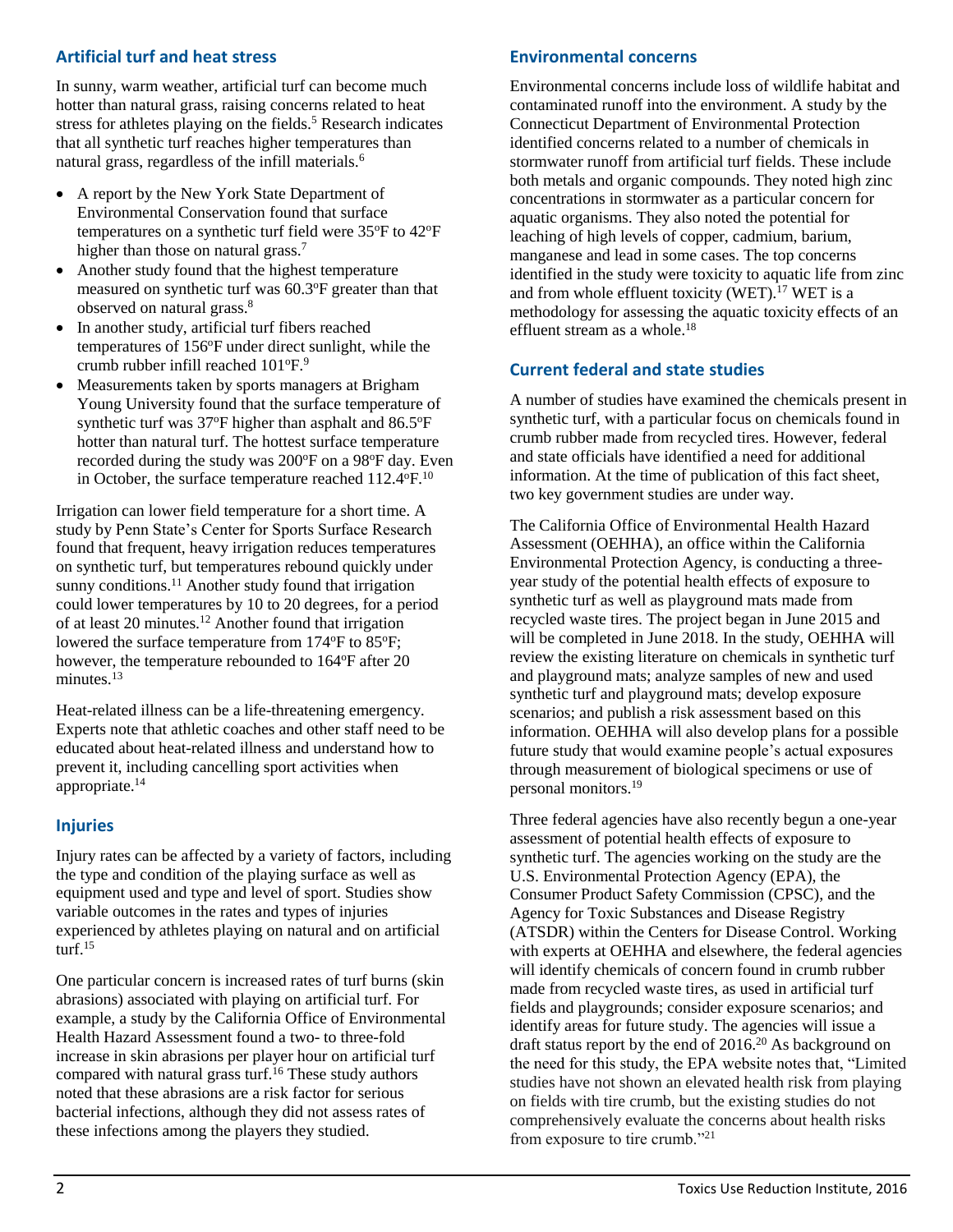# **Natural grass**

Natural grass fields can be the safest option for recreational space, by eliminating many of the concerns noted above. Natural grass can also reduce overall carbon footprint by capturing carbon dioxide. Grass fields may be maintained organically or with conventional or integrated pest management (IPM) practices. Organic turf management eliminates the use of toxic insecticides, herbicides and fungicides.

# **Organic management of recreational field space**

Organic management of a recreational field space requires a site-specific plan to optimize soil health and minimize longterm costs. Over time, a well-maintained organic field is more robust to recreational use due to a stronger root system than that found in a conventionally managed grass field. Water needs also decrease over time. Key elements of organic management include the following steps.<sup>22</sup>

- **Field construction**: Construct field with appropriate drainage, layering, grass type, and other conditions to support healthy turf growth. Healthy, vigorously growing grass is better able to out-compete weed pressures, and healthy soil biomass helps to prevent many insect and disease issues.
- **Soil maintenance**: Add soil amendments as necessary to achieve the appropriate chemistry, texture and nutrients to support healthy turf growth. Elements include organic fertilizers, soil amendments, microbial inoculants, compost teas, microbial food sources, and topdressing as needed with high-quality finished compost.
- **Grass maintenance**: Turf health is maintained through specific cultural practices, including appropriate mowing, aeration, irrigation, and over-seeding. Trouble spots are addressed through composting and re-sodding where necessary.

It is important to note that organic turf management requires proper training. Conventional turf management may follow a similar protocol each year; organic turf managers make adjustments based on changing conditions.

### **Installation and maintenance costs: Comparing artificial turf with natural grass**

In analyzing the costs of artificial vs. natural grass systems, it is important to consider full life-cycle costs, including installation, maintenance, and disposal/replacement. Artificial turf systems of all types require a significant financial investment at each stage of the product life cycle. In general, the full life cycle cost of an artificial turf field is higher than the cost of a natural grass field.

Cost information is available through university entities, turf managers' associations, and personal communications with professional grounds managers. Information is also available on the relative costs of conventional vs. organic management of natural grass.

**Installation.** According to the Sports Turf Managers Association (STMA), the cost of installing an artificial turf system may range from \$4.50 to \$10.25 per square foot. For a football field with a play area of 360x160 feet plus a 15 foot extension on each dimension (65,625 square feet), this yields an installation cost ranging from about \$295,000 to about \$673,000. These are costs for field installation only, and full project costs may be higher. Costs for a larger field would also be higher.

In one site-specific example, information provided by the town of Natick, Massachusetts shows that the full project budget for the installation in 2015 of a new artificial turf field (117,810 square feet), along with associated landscaping, access and site furnishings, totaled \$1.2 million.<sup>23</sup>

For natural grass, installation of a new field may not be necessary. For communities that do choose to install a new field, costs can range from \$1.25 to \$5.00 per square foot, depending on the type of field selected. For the dimensions noted above, this would yield an installation cost ranging from about \$82,000 to about \$328,000.<sup>24</sup>

**Maintenance.** Maintenance of artificial turf systems can include fluffing, redistributing and shock testing infill; periodic disinfection of the materials; seam repairs and infill replacement; and watering to lower temperatures on hot days. Maintenance of natural grass can include watering, mowing, fertilizing, replacing sod, and other activities. In both cases, specialized equipment is needed. Communities shifting from natural grass to artificial turf may need to purchase new equipment for this purpose. According to STMA, maintenance of an artificial turf field may cost about \$4,000/year in materials plus 300 hours of labor, while maintenance of a natural grass field may cost \$4,000 to \$14,000 per year for materials plus 250 to 750 hours of labor.<sup>25</sup>

Fifteen acres of playing fields in Marblehead, MA are managed organically. Annual maintenance costs are \$2,400–\$3,000 per 2-acre playing field, not including mowing costs. Mowing costs for a 2-acre field were estimated in 2010 to be \$10,000 annually. Thus, total maintenance costs per 2-acre field are \$12,400 to \$13,000 annually.<sup>26</sup>

*Natural grass maintenance: Conventional vs. organic costs.* Organic turf maintenance can be cost-competitive with conventional management of natural grass. One study found that once established, an organic turf management program can cost 25% less than a conventional turf management program.<sup>27</sup>

**Disposal/replacement.** Artificial turf also requires disposal at the end of its useful life. STMA estimates costs of \$6.50 to \$7.80 per square foot for disposal and resurfacing.<sup>28</sup> Those estimates yield \$426,563–\$511,875 for a 65,625 square foot field and \$552,500–\$663,000 for an 85,000 square foot field.